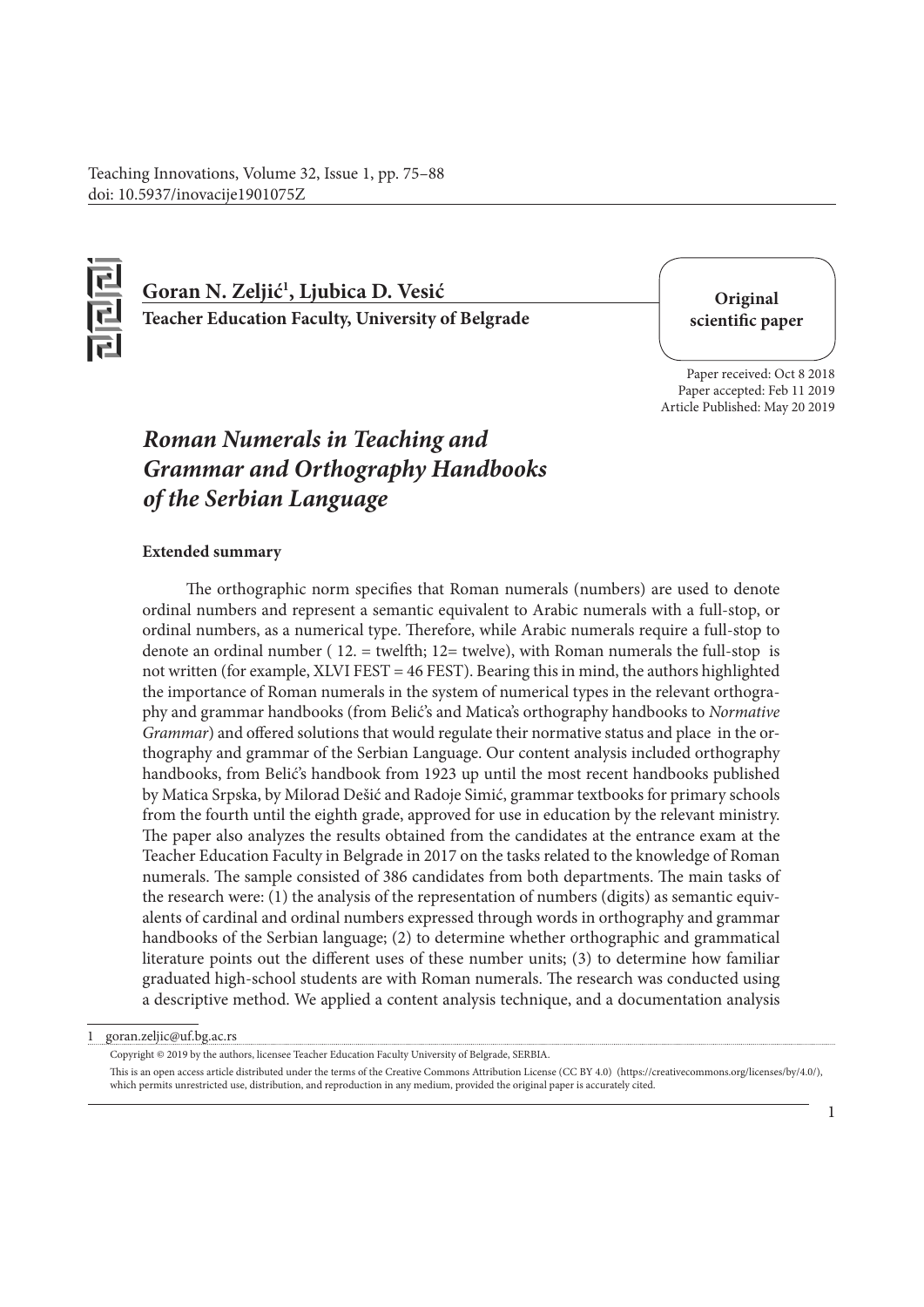protocol for collecting data. The research should demonstrate how sufficient the knowledge that pupils acquire in ortography classes is when it comes to clearly distinguishing the functional marking of Roman numerals (on one hand, as linguistic, and on the other, as mathematical symbols). The candidates' scores on the entrance exam tasks dealing with Roman numerals have also started a discussion on their role in teaching practice. Textbooks sometimes contain instructions stating that in written discourse, numerical words must always be used instead of digits, even though modules dealing with numerical types specifically list numbers used to replace numerical words. This is where Roman numerals can be found, in a sadly reduced capacity, as just one option for denoting ordinal numbers (next to the words and Arabic numerals with full-stops). Even though Serbian Language curricula emphasize the pursuit of pupils' functional knowledge at all levels in the domain of language and ortography, textbook and ortography handbook analysis has shown that, when it comes to numbers, teaching materials dealing with numbers are overwhelmingly concerned with numerical words, while the numeral equivalents (be they Arabic or Roman) are not even mentioned. This omission is further confirmed by the previously mentioned scores – and not only the scores regarding Roman numerals, but ordinal numbers expressed through Arabic numerals as well. In pupils' minds, no single system of denoting precise amounts and rank (order) is established, the one in which numerical words and numerals are equal, and therefore where numbers (digits) can be language units (not in a real sense, of course), when used in a sentence. This is why it is necessary to include numerals – both Arabic and Roman – as semantic equivalents. This would also mean that classes in orthography should insist on the situational marking of numbers when functioning as cardinal and ordinal numbers. This is the only way in which knowledge acquired at orthography classes will be enough for clearly distinguishing the functional marking of the Roman numerals (on one hand, as linguistic, and on the other, as mathematical symbols).

**Keywords**: Serbian Language, orthography, numerical type, ordinal number, digit.

## **References**

- Babić, S., Moguš, M. (2011). *Hrvatski pravopis*. Zagreb: Školska knjiga.
- Belić, A. (1923). *Pravopis srpskohrvatskog književnog jezika*. Beograd: Izdavačka knjižarnica Gece Kona.
- Belić, A. (1934). *Pravopis srpskohrvatskog književnog jezika*. Beograd: Izdavačkо i knjižarsko preduzeće Geca Kon A. D.
- Belić, A. (1952). *Pravopis srpskohrvatskog književnog jezika*. Prosveta: Beograd.
- Dejić, M. (1990). *Tajni svet matematike*. Beograd: Nolit.
- Dešić, M. (2015). *Pravopis srpskog jezika, školsko izdanje*. Beograd: Klett.
- Dragićević, R. (2005). *Srpski jezik za četvrti razred osnovne škole*. Beograd: Zavod za udžbenike i nastavna sredstva.
- Dragićević, R. (2011). *Srpski jezik i jezička kulutura za 5. razred osnovne škole*. Beograd: Zavod za udžbenike.
- *Hrvatski pravopis* (2013). Zagreb: Institut za hrvatski jezik i jezikoslovlјe.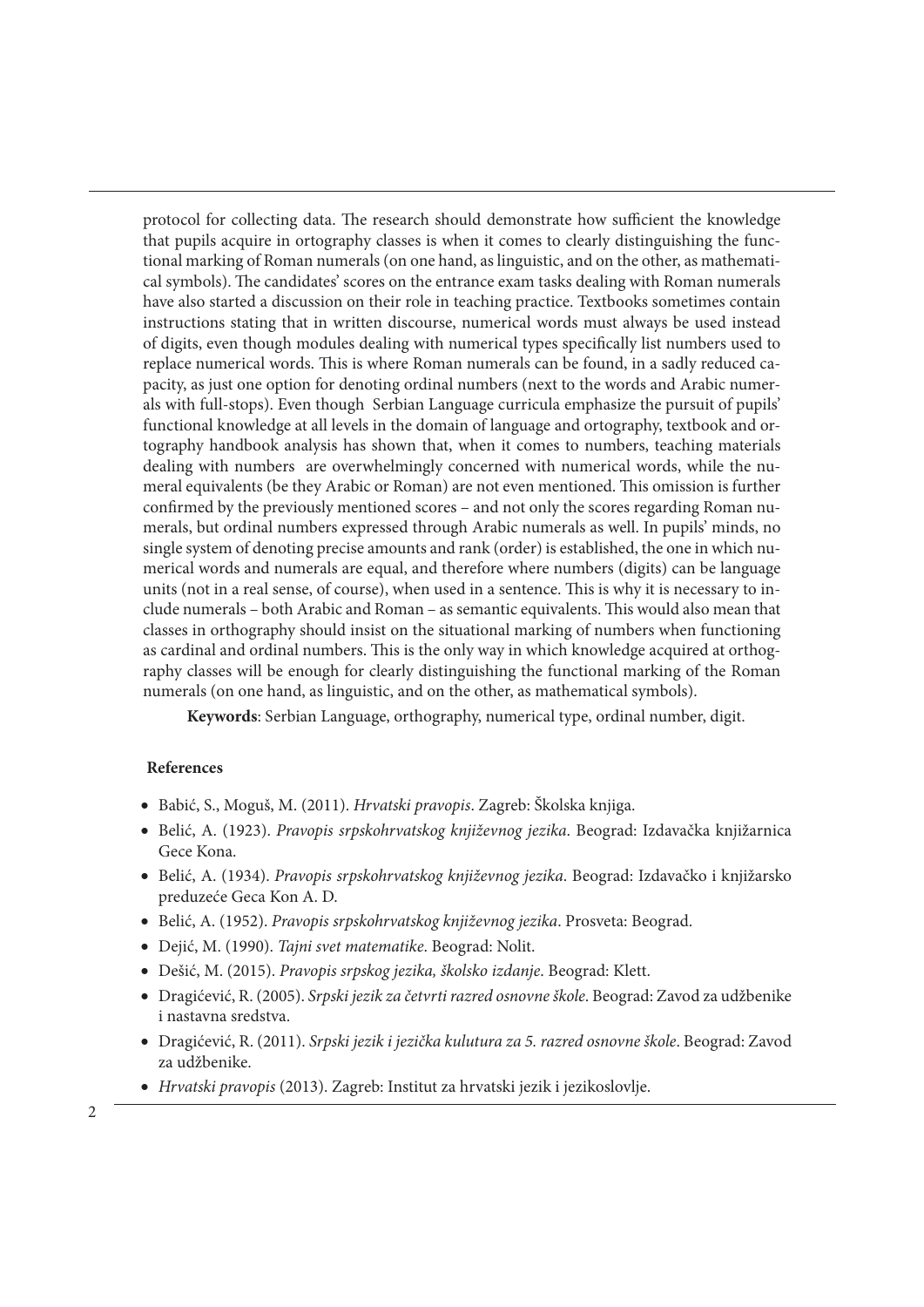- Klikovac, D. (2011). *Srpski jezik i jezička kultura za 8. razred osnovne škole*. Beograd: Zavod za udžbenike.
- Klikovac, D., Nikolić, M. (2014). *Srpski jezik 2* (za drugi razred gimnazija i srednjih stručnih škola). Beograd: Eduka.
- Lompar, V. (2007). *Srpski jezik za 5. razred osnovne škole*. Beograd: Klett.
- Lompar, V. (2011). *Srpski jezik za 8. razred osnovne škole*. Beograd: Klett.
- Lompar, V., Antić, A. (2014). *Gramatika, Udžbenik za drugi razred gimnazija i srednjih stručnih škola*. Beograd: Klett.
- Marinković, S. (2006). *Zabavna gramatika za četvrti razred osnovne škole*. Beograd: Kreativni centar.
- Nikolić, M., Nikolić, M. (2007). *Srpski jezik i kultura izražavanja za 4. razred osnovne škole*. Beograd: Zavod za udžbenike.
- Nikolić, M., Nikolić, M. (2008). *Srpski jezik i jezička kultura za 5. razred osnovne škole*. Beograd: Zavod za udžbenike.
- Pešikan, M., Jerković, J., Pižurica, M. (1993). *Pravopis srpskoga jezika*. Novi Sad: Matica srpska.
- Pešikan, M., Jerković, J., Pižurica, M. (2010). *Pravopis srpskoga jezika*. Novi Sad: Matica srpska.
- Pešikan, M., Jerković, J., Pižurica, M. (2011). *Pravopis srpskoga jezika*. Novi Sad: Matica srpska.
- Pešikan, M. (1987). O današnjem stanju našeg književnog jezika (pravopisna pitanja). *Književnost i jezik*. 1–2, 109–120.
- Piper, P., Klajn, I. (2013). *Normativna gramatika srskog jezika*. Novi Sad: Matica srpska.
- *Pravopis srpskohrvatskoga književnog jezika* (1960). Novi Sad, Zagreb: Matica srpska, Matica hrvatska.
- Simić, R. (2016). *Srpski pravopis*. Beograd: Jasen.
- Srdić, J. (2018). *Dar reči gramatika za srpski jezik i književnost za peti razred osnovne škole*. Beograd: Logos.
- Stanojčić, Ž., Popović, LJ. (2011). *Gramatika srpskog jezika*. Beograd: Zavod za udžbenike i nastavna sredstva.
- Stevanović, M. (1991). *Savremeni srpskohrvatski jezik (Gramatički sistemi i književnojezička norma)*. Beograd: Naučna knjiga.
- Štasni, G., Dobrić, N. (2011). *Srpski jezik i jezička kultura* (udžbenik za osmi razred). Beograd: Eduka.
- Zelјić, G. (2013). Čitanje i pisanje brojeva ciframa (brojkama) i slovnim znacima u školskoj i opštoj praksi. *Inovacije u nastavi*. XXVI (2), 52–59.
- Zelјić, G. (2014). Brojevi kao vrsta reči u gramatičkim udžbenicima za osnovnu školu. *Inovacije u nastavi*. XXVII (1), 42–54.
- Zelјić, G. (2014). Pravopisna rešenja vezana za brojeve od Vukove *Pismenice* do danas. *Naučni sastanak slavista u Vukove dane*. 44 (1), 439–449.